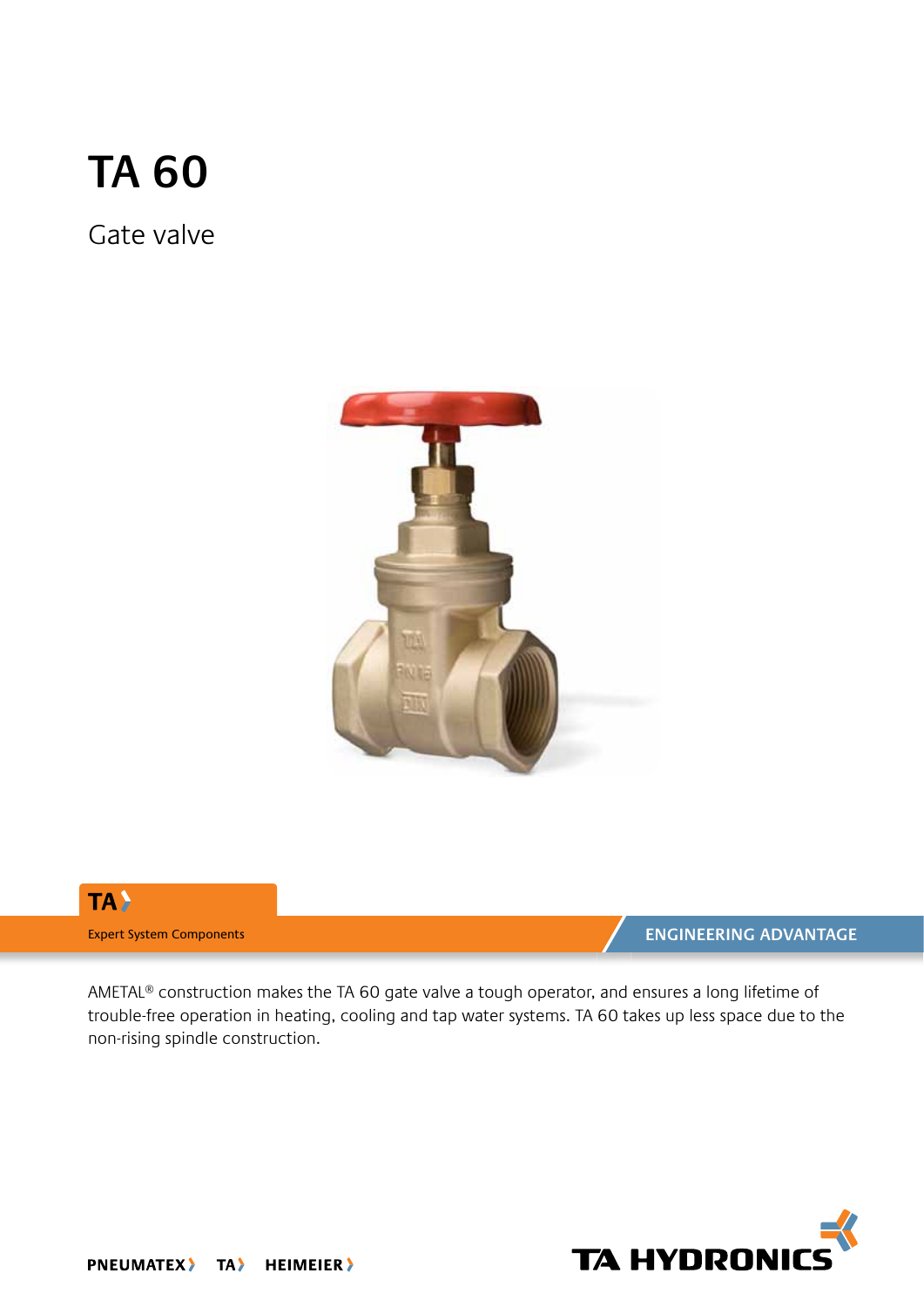**Metal to metal sealing** For longer lifetime and reduced maintenance costs.

### **Clenched lockring design**

For optimum manoeuvrability.

### **AMETAL®**

Dezincification resistant alloy that guarantees a longer valve lifetime, and lowers the risk of leakage.

## **Technical description**

**Applications:**

Heating and cooling systems Tap water systems

**Function:** Shut-off

**Dimensions:** DN 8-150

**Pressure class:** See each product

**Temperature:** Max. working temperature: 170°C

### **Material:**

Body: AMETAL® or gunmetal. Bonnet: AMETAL®, DN 125-150 gunmetal. Wedge: AMETAL®, DN 125-150 gunmetal. Stem and fastening: AMETAL® Gaskets: PTFE/Graphite and aramid fibre.

AMETAL® is the dezincification resistant alloy of TA.

**Bonnets:** DN 10-50 has a threaded bonnet with a flat seal. DN 65-150 has a flange joint between the bonnet and the body and is supplied with a flat seal and stainless allen screws. **Approvals:**

**Flanges:**

**Face to face length:**

According to EN 1092-3, ISO 7005-3.

DN 32 - 150: EN 558-1 Series 14 DN 40 - 150: ISO 5752 Series 14

Article No 51 060/51 061: Approved by Bureau Veritas, No 03659/G1 BV. Article No 51 064: WRAS No 0612042. SAI Global, No SMK0772.



#### 2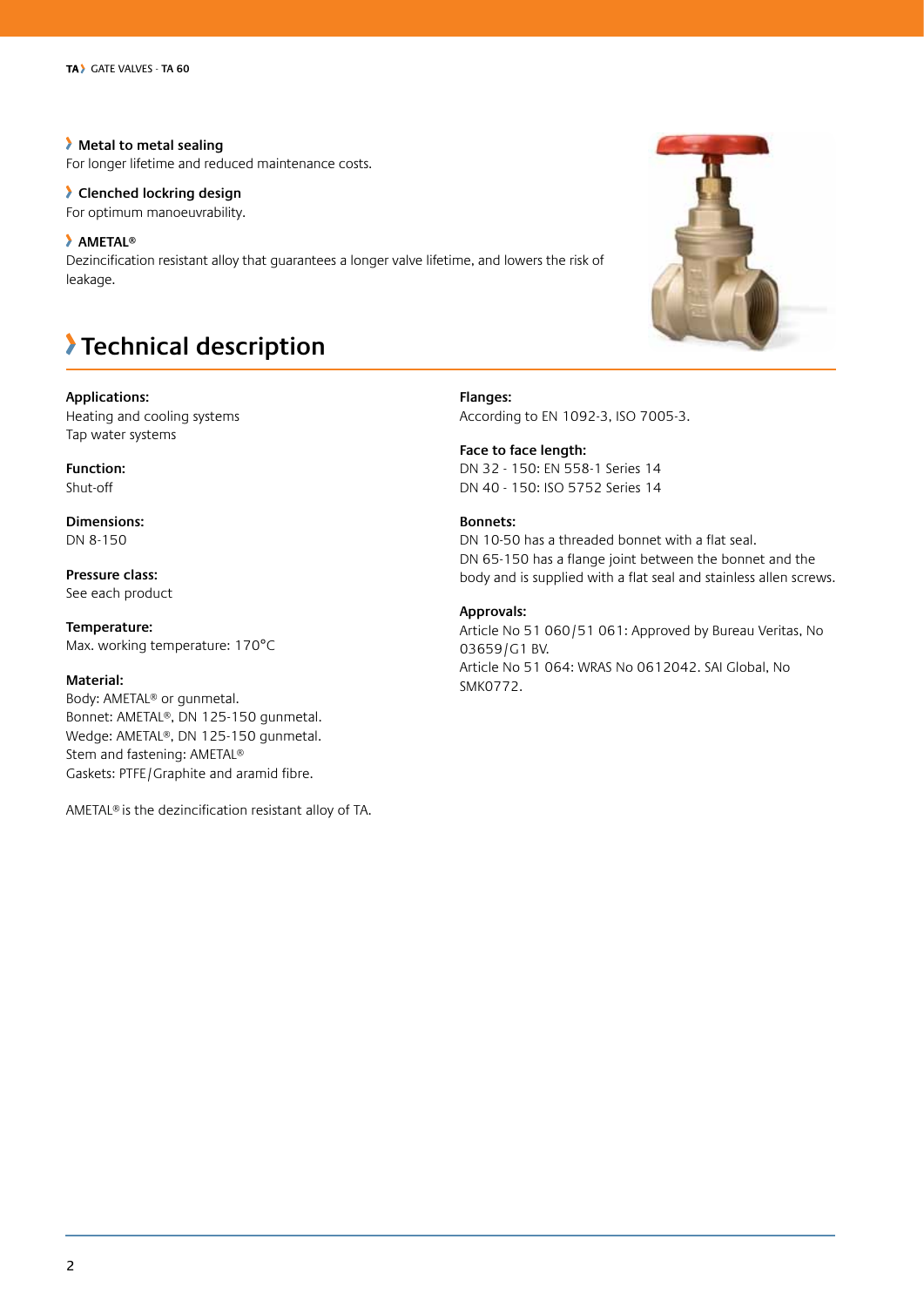## **Articles**

### **Female parallel thread**

Thread according to ISO 228 AMETAL®

### **PN 16, EN 12288, BS 5154, (SS 2599)**



| DN  | D*             | D <sub>2</sub> |     | н   | <b>Kys</b> | EAN           | <b>Article No</b> |
|-----|----------------|----------------|-----|-----|------------|---------------|-------------------|
| 8   | G1/4           | 60             | 42  | 72  | 4          | 7318792624909 | 51 060-008        |
| 10  | G3/8           | 60             | 49  | 72  | 6          | 7318792625005 | 51 060-010        |
| 15  | G1/2           | 60             | 56  | 77  | 9          | 7318792725104 | 51 060-015        |
| 20  | G3/4           | 70             | 61  | 95  | 25         | 7318792625203 | 51 060-020        |
| 25  | G <sub>1</sub> | 70             | 69  | 102 | 45         | 7318792725302 | 51 060-025        |
| 32  | G11/4          | 80             | 77  | 122 | 74         | 7318792625401 | 51 060-032        |
| 40  | G11/2          | 90             | 81  | 138 | 122        | 7318792625500 | 51 060-040        |
| 50  | G <sub>2</sub> | 100            | 95  | 160 | 270        | 7318792625609 | 51 060-050        |
| 65  | G21/2          | 120            | 112 | 195 | 450        | 7318792625708 | 51 060-065        |
| 80  | G <sub>3</sub> | 140            | 122 | 220 | 700        | 7318792625807 | 51 060-080        |
| 100 | G <sub>4</sub> | 140            | 160 | 270 | 1400       | 7318792625906 | 51 060-090        |

### **Female parallel thread**

Thread according to ISO 7/1 AMETAL®

**PN 25, AS 1628**

| DN | D                | D <sub>2</sub> |    | н   | <b>Kys</b> | EAN           | <b>Article No</b> |
|----|------------------|----------------|----|-----|------------|---------------|-------------------|
| 15 | Rp1/2            | 60             | 58 | 77  | 9          | 7318792736209 | 51 064-315        |
| 20 | Rp3/4            | 70             | 63 | 95  | 25         | 7318792736308 | 51 064-320        |
| 25 | R <sub>D</sub> 1 | 70             | 73 | 102 | 45         | 7318792736407 | 51 064-325        |
| 32 | Rp1 1/4          | 80             | 83 | 122 | 74         | 7318792736506 | 51 064-332        |
| 40 | Rp1 1/2          | 90             | 86 | 138 | 122        | 7318792736605 | 51 064-340        |
| 50 | Rp <sub>2</sub>  | 100            | 99 | 160 | 270        | 7318792736704 | 51 064-350        |

### **Fixed flanges**

AMETAL®

**PN 6, ISO 7005-3, EN 1092-3, (SS 335)**



| <b>DN</b> | D    | D1. | D <sub>2</sub> | D <sub>3</sub> L |     | н.     | В     | Number of Kys<br>bolt holes |      | EAN           | <b>Article No</b> |
|-----------|------|-----|----------------|------------------|-----|--------|-------|-----------------------------|------|---------------|-------------------|
| 25        | 100  | -75 | 70.            | 60               | 110 | 102 10 |       | 4                           | 60.  | 7318792727603 | 51 061-025        |
| 32        | 12 O | 90  | 80             | 70               | 130 | 122    | $-11$ | 4                           | 100. | 7318792727702 | 51 061-032        |
| 40        | 130  | 100 | 90             | 80               | 140 | 138    | 12    | 4                           | 150. | 7318792727801 | 51 061-040        |
| 50        | 140  | 110 | 100            | 90               | 150 | 160.   | - 13  | 4                           | 270. | 7318792727900 | 51 061-050        |